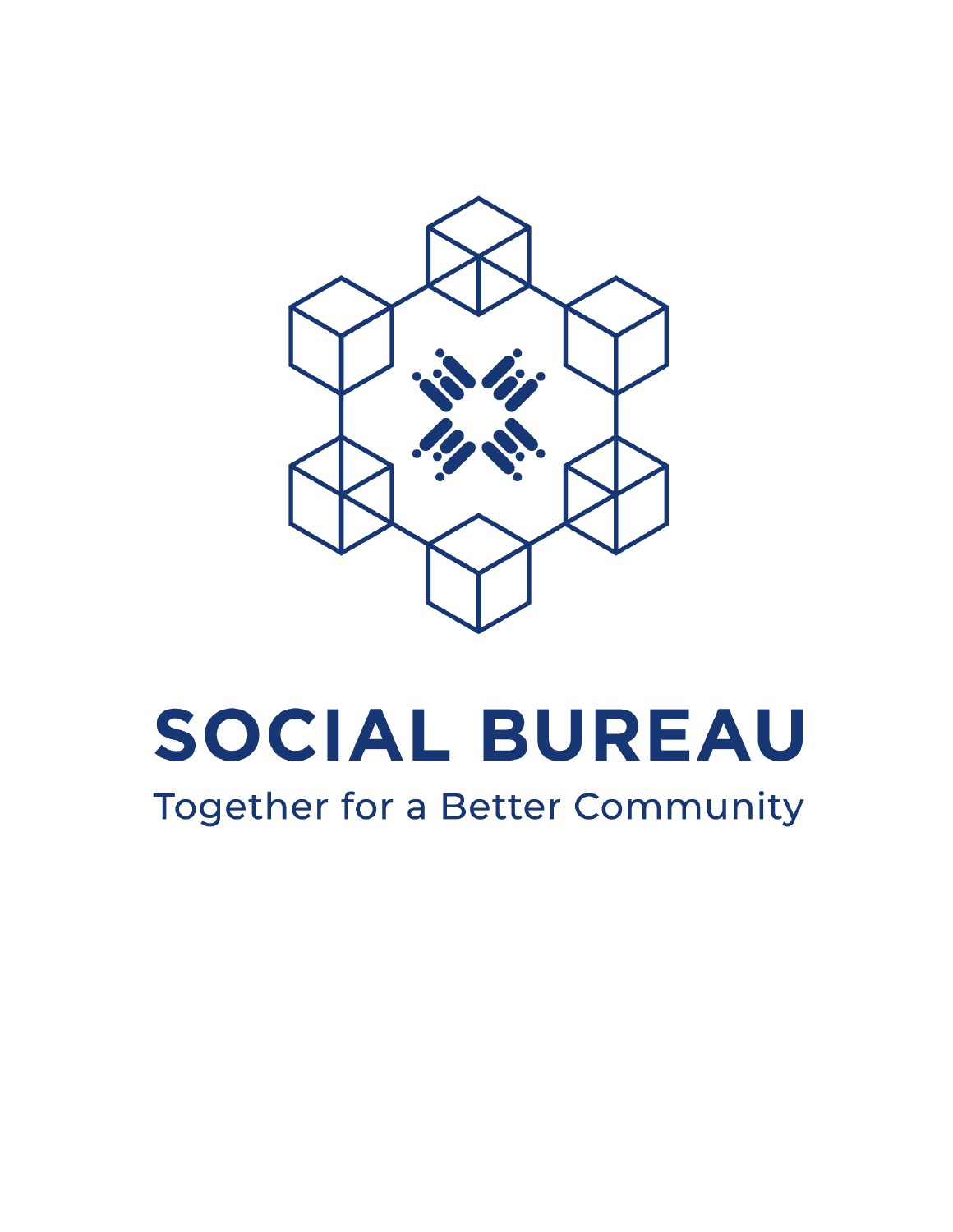# **Social Bureau – Decentralized Justice System Platform**

#### **Abstract**

Over the past decade, the digital economy has experienced rapid growth. As a side effect, digital fraud and cybercrime has also grown exponentially. Traditional dispute resolution methods such as courts and international arbitration are ineffective in handling the large volume of fraud and cybercrime cases that cross national borders. A Decentralized Justice System is a new approach to online dispute resolution, crime prevention, crime suppression, and victim relief that combines blockchain technology and crowdsourcing methods to produce a revolutionary justice system which is radically more efficient than the traditional justice system.

#### **Introduction**

The estimated global losses from cybercrime were just under a record 1 trillion USD for the year 2020 alone. Millions of people have been victimized throughout the globe, and due to the differences in law and the overlapping of international jurisdictions, it is almost impossible for victims to receive any form of remediation or the return of their stolen assets through formal judiciary channels.

Social Bureau is a Decentralized Community-oriented Justice Technology platform that aims to create an opportunity for victims to seek justice and the possibility to recover their stolen assets. Our platform is built on the foundation of cybercommunity engagement, utilizing AI and Blockchain technology, to find the best possible solution for cybercrime victims throughout the globe through the careful measuring of evidence. Victims can file their cases, post bounties, resolve disputes, and utilize information from cyber-investigators on our platform.

Our mission is to prevent and fight crime through enhanced cooperation of the community and the disruptive technology of AI, blockchain and smart contract on crime prevention and suppression, and to provide victim relief and compensation.

We provide society with an opportunity to fight crime together without having to deal with the differences of laws and regulations, or the limitation of sovereignty and borders. At Social Bureau, we encourage everyone to work together for a better community.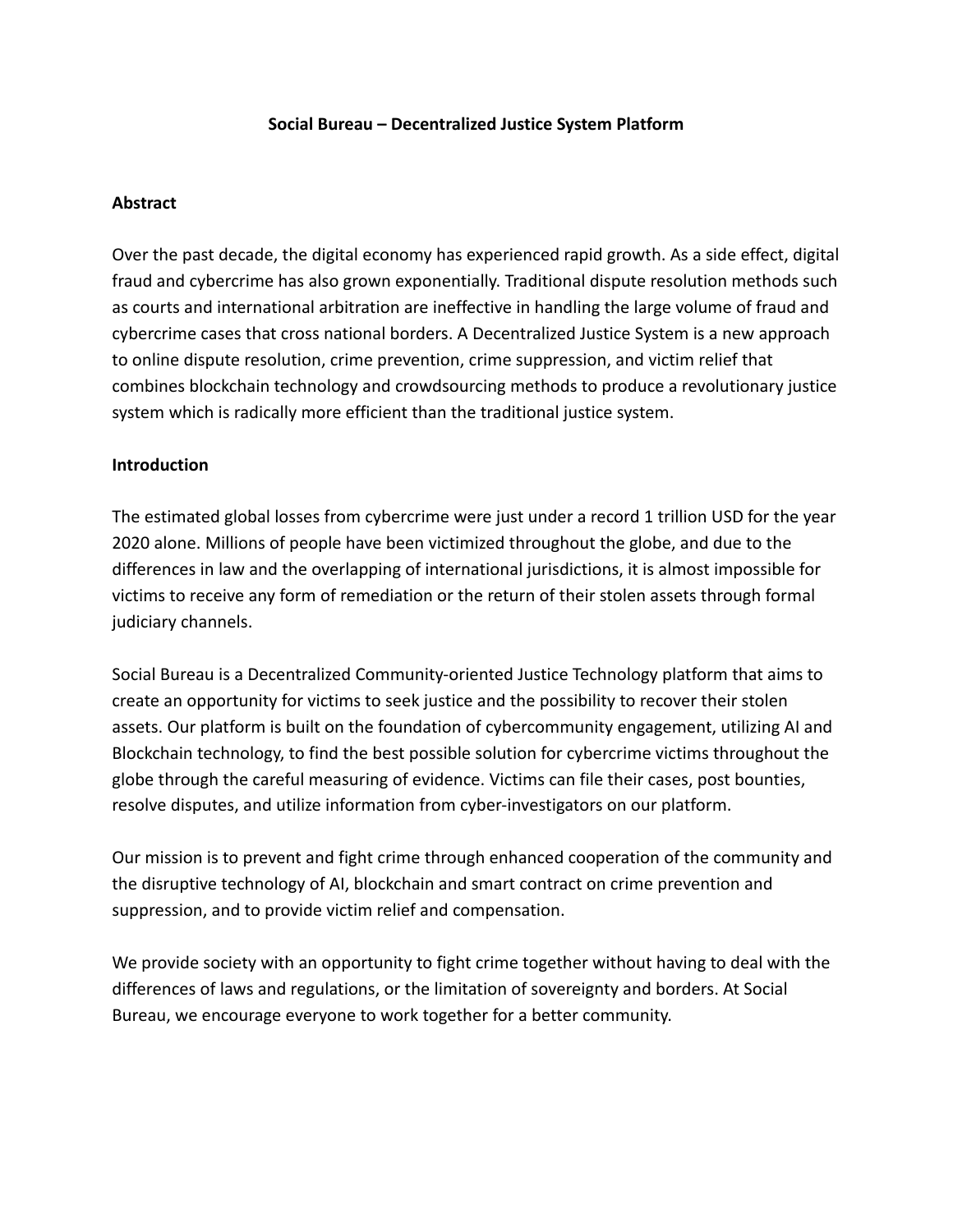#### **Ecosystem**

There are 2 main cryptocurrencies used in the Social Bureau Ecosystem: STABLECOIN and JANDRA (JUTC), which are still under development and will soon be ready for launch .

#### *STABLECOIN*

STABLECOIN is a token with a stable value pegged to USD, and a collateral backing at a 1:1 ratio. Therefore the value of 1 STABLECOIN will always be equivalent to 1 USD. STABLECOIN is designed to enable efficient exchange on the Social Bureau.

#### *JANDRA (JUTC)*

The JANDRA (JUTC) token is a governance token which is an integral part of our ecosystem. JANDRA (JUTC) token holders have rights to participate in making decisions on our platform and future development of our ecosystem. JUTC tokens can be earned as a reward for Liquidity Providers in our Liquidity Pools or purchased by swapping other cryptocurrencies on 'Social Bureau Finance', our Decentralized Exchange. Besides yield farming, the Social Bureau platform also rewards JUTC to users for staking, completing tasks, reporting crimes, and verifying information. The hard cap on total JUTC supply is 5,000m tokens. More than 70% of the token supply is allocated for the Social Bureau's community.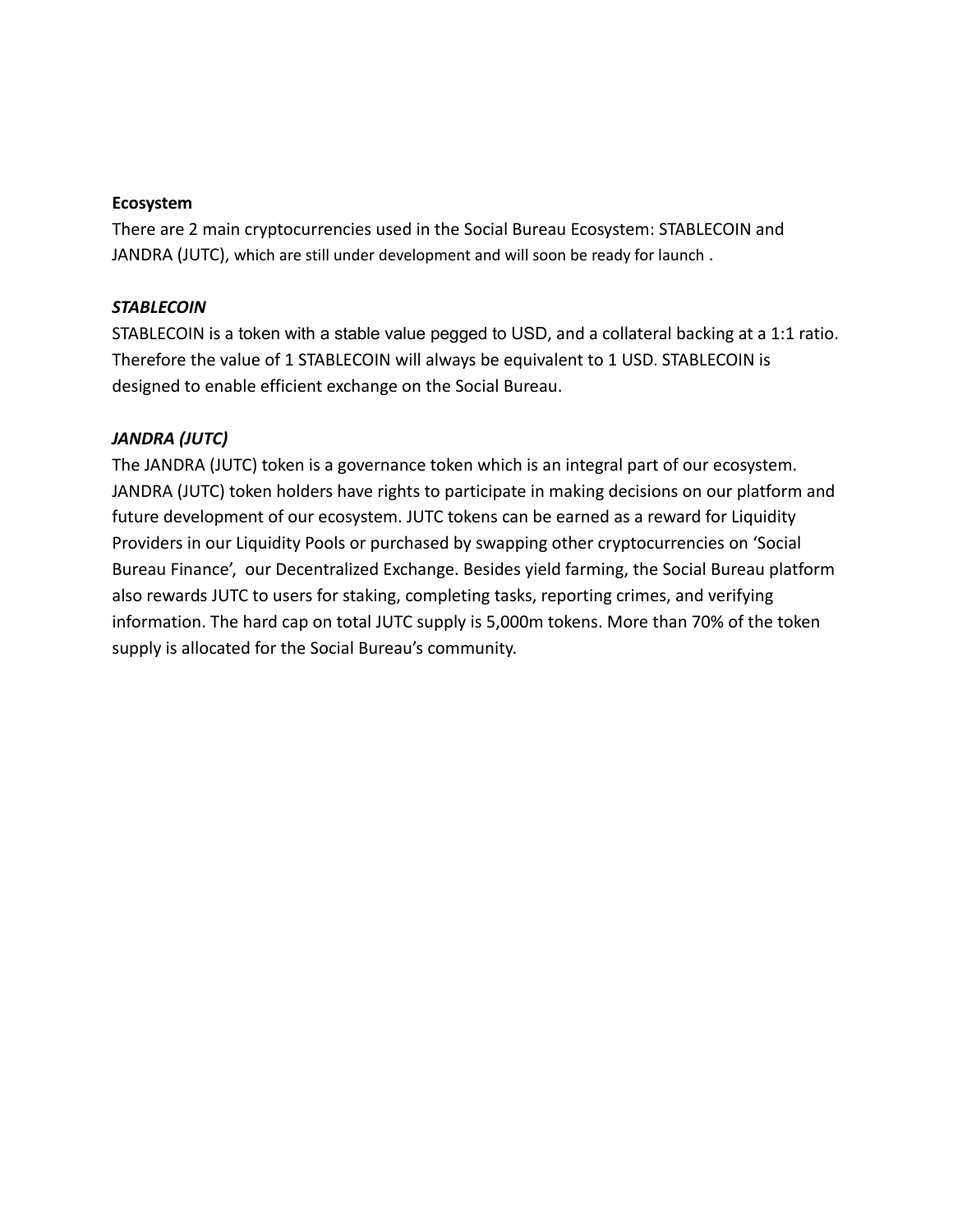# **JANDRA (JUTC) Allocation**



| <b>Founders</b>                       | 10.00% | 500,000,000   |
|---------------------------------------|--------|---------------|
| Team                                  | 1.00%  | 50,000,000    |
| Partners                              | 8.50%  | 425,000,000   |
| <b>Platform Rewards</b>               | 40.00% | 2,000,000,000 |
| <b>Token Sales</b>                    | 10.00% | 500,000,000   |
| <b>Yield Farming</b>                  | 20.00% | 1,000,000,000 |
| <b>Future Features</b><br>Development | 10.00% | 500,000,000   |
| Migration                             | 0.50%  | 25,000,000    |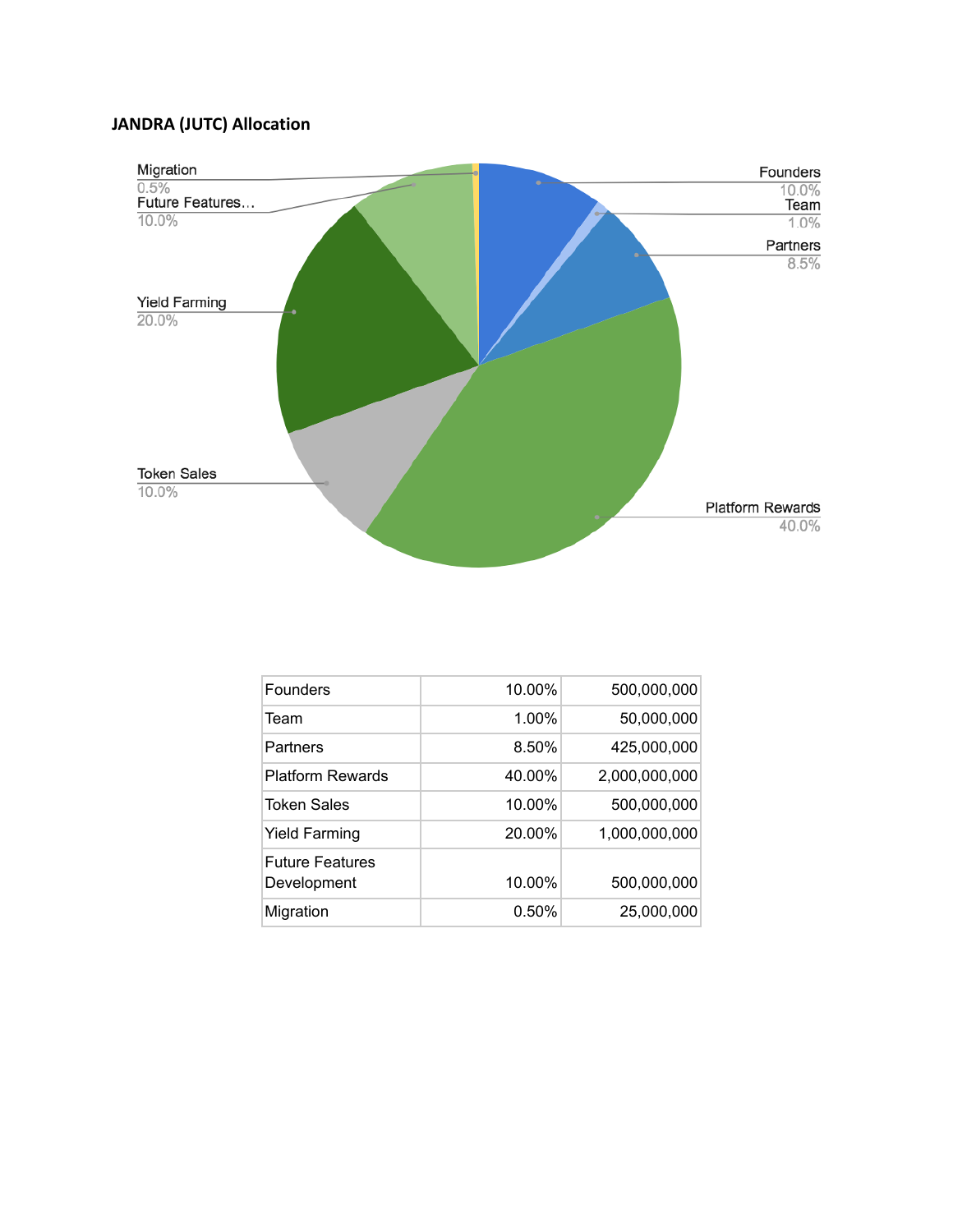# **Technology Stacks**

- **1. Endpoints Design**
	- 1.1 Landing: socialbureau.io (wordpress) => Lightsail
	- 1.2 API: api.socialbureau.io (NextJS) => Vercel
	- 1.3 Report: app.socialbureau.io (NextJS) => Fargate / dApp
	- 1.4 Escrow as a Service (Admin): => Vercel
		- -escrow.socialbureau.io (NextJS dApp frontend)
		- -escrow-api.socialbureau.io (NextJS)

# -Web3 / EthersJS

- -Off-chain RESTful API / Subgraph
- 1.5 Farm/DEX
	- -Farm: socialbureau.finance => Vercel
	- -DEX: exchange.socialbureau.finance => Vercel
	- -Migration: migration.socialbureau.finance => Firebase

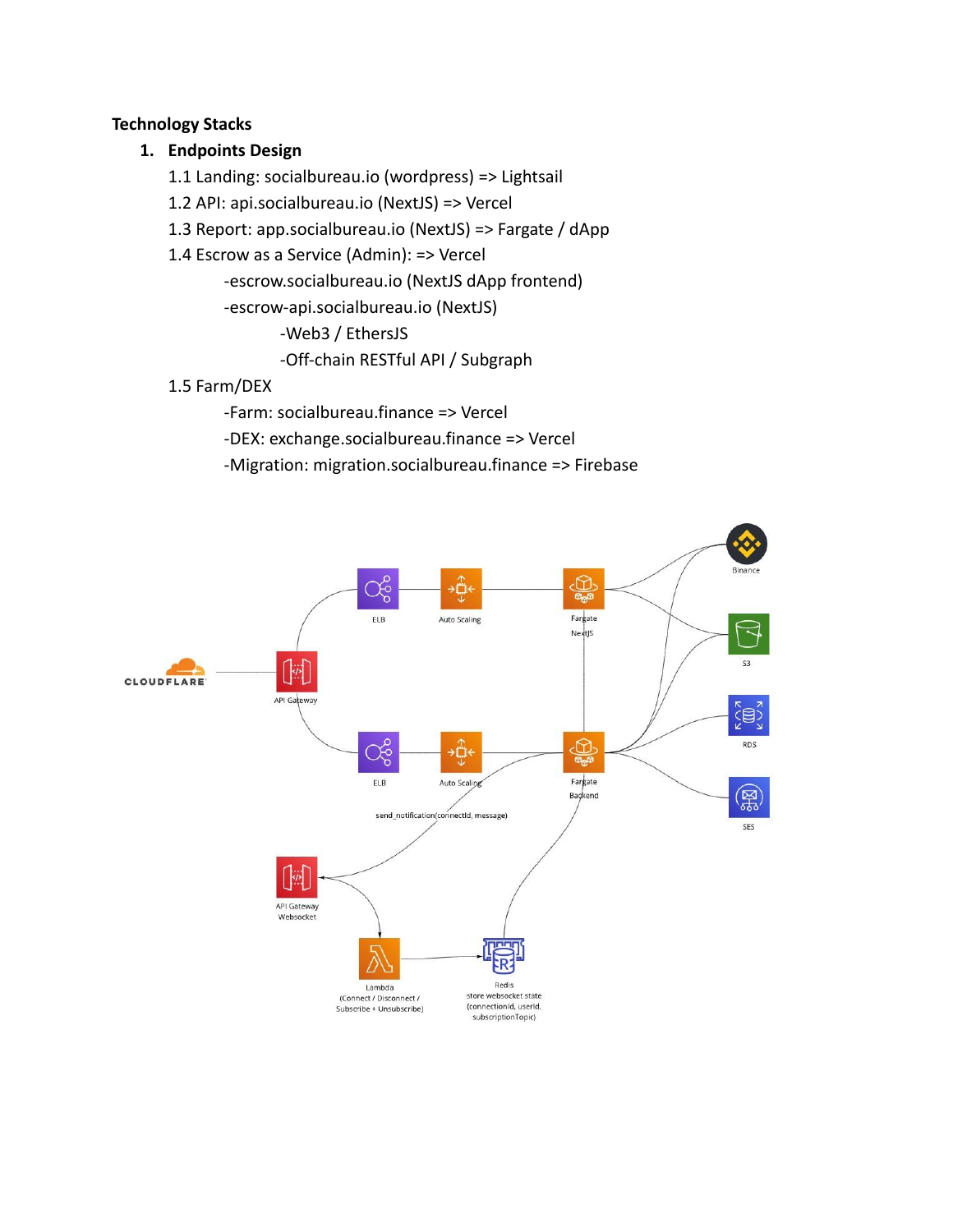# **2. Architecture**

-React / NextJS / NodeJS -Flask -Django -Express -Apollo -GraphQL -ElasticSearch -Keras -Mongo -MySQL

# **Social Bureau Features**

#### *1. Crime Prevention*

#### **1.1 Background Checks**

- Allows people, businesses, and agencies to check the criminal record or review of an entity before committing to any transaction.
- A user can run a background check on an entity free of charge for 30 checks/30 days.
- From the 31st check onwards, a fee of 3 STABLECOIN will be charged per check.

## **1.2 Reliable Business Guarantee**

- Provides community reviews, feedback, and comments for both online & offline businesses to promote their sales.
- Any online or offline business can present our sign with a QR code on their website or in front of their establishment for their customers and clients to check the reliability of their business on the blockchain.
- Our platform charges a subscription fee for this service in STABLECOIN.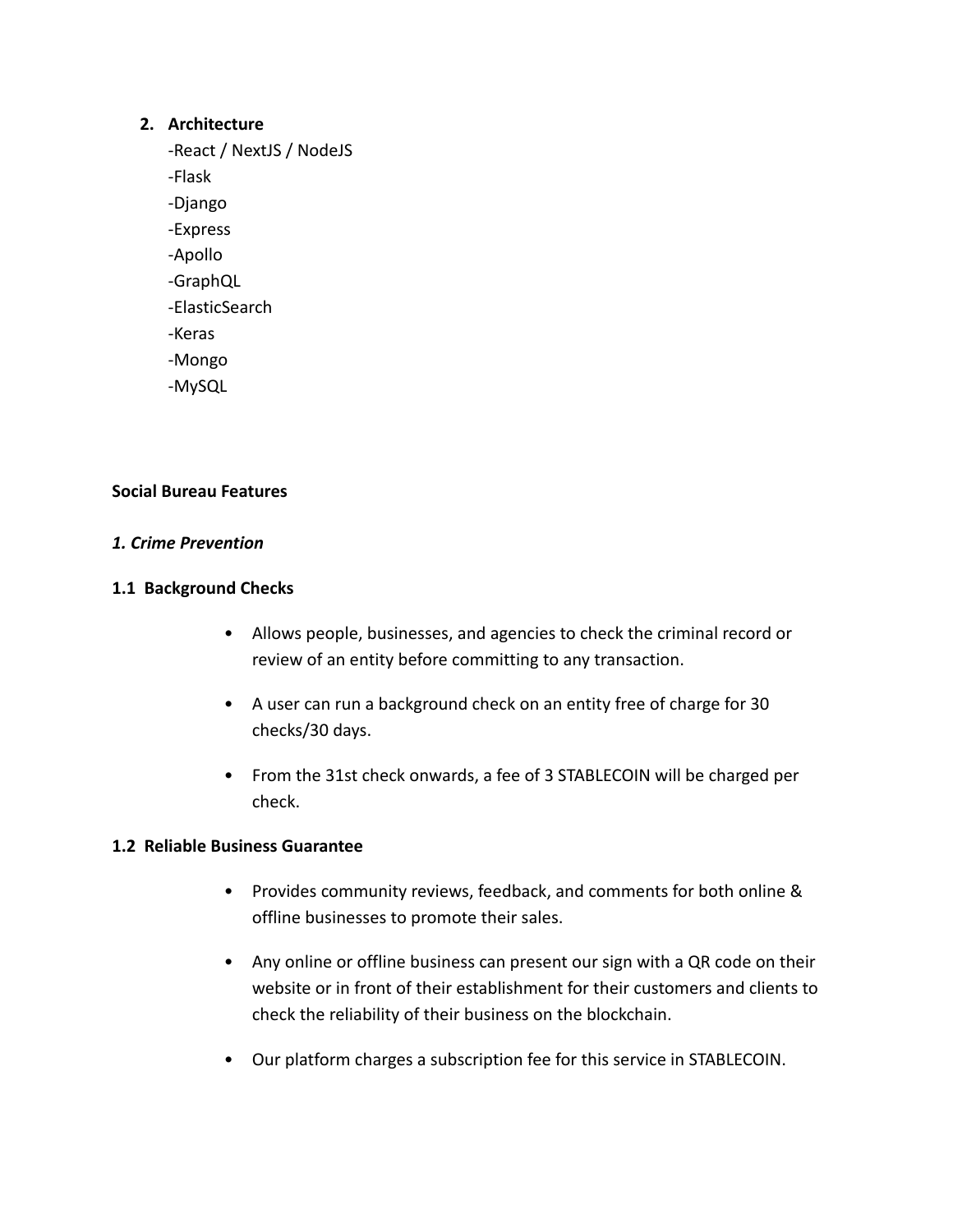# **1.3. Pawn Chain**

- Turns a physical asset into a digital on-chain asset.
- Allows individuals to take physical assets to pledge on the blockchain.
- Cooperating with pawn shops as a trustworthy intermediary to verify and preserve the physical collateral, then issue an NFT and broadcast it on the blockchain space for any pledgee to consider lending STABLECOIN to the pledgor and earn Interest.
- The pawn shop earns 6.25% service fee and 0.5% on every transaction of the NFT.
- Social Bureau earns 0.5% on every transaction of the NFT.
- Pledgees earn interest according to the law of their jurisdictions.
- In case that the pledgor fails to pay back, the pawn shop will seize the asset and send the asset to the pledgee.

#### *2. Crime Suppression*

#### **2.1 Crime Reporting**

- Allows anyone to report a crime anonymously with integrity and consideration.
- Uses of AI
	- Evaluate the credit of the source of information.
	- Evaluate the confirmation of information.
	- Analyze and process crime data.
- Users earn credit from truthfully and accurately reporting crimes and validating information, which can be redeemed into real money.

All users must first go through a screening and verification process to ensure that their claims are legitimate and are not in any way slanderous in nature.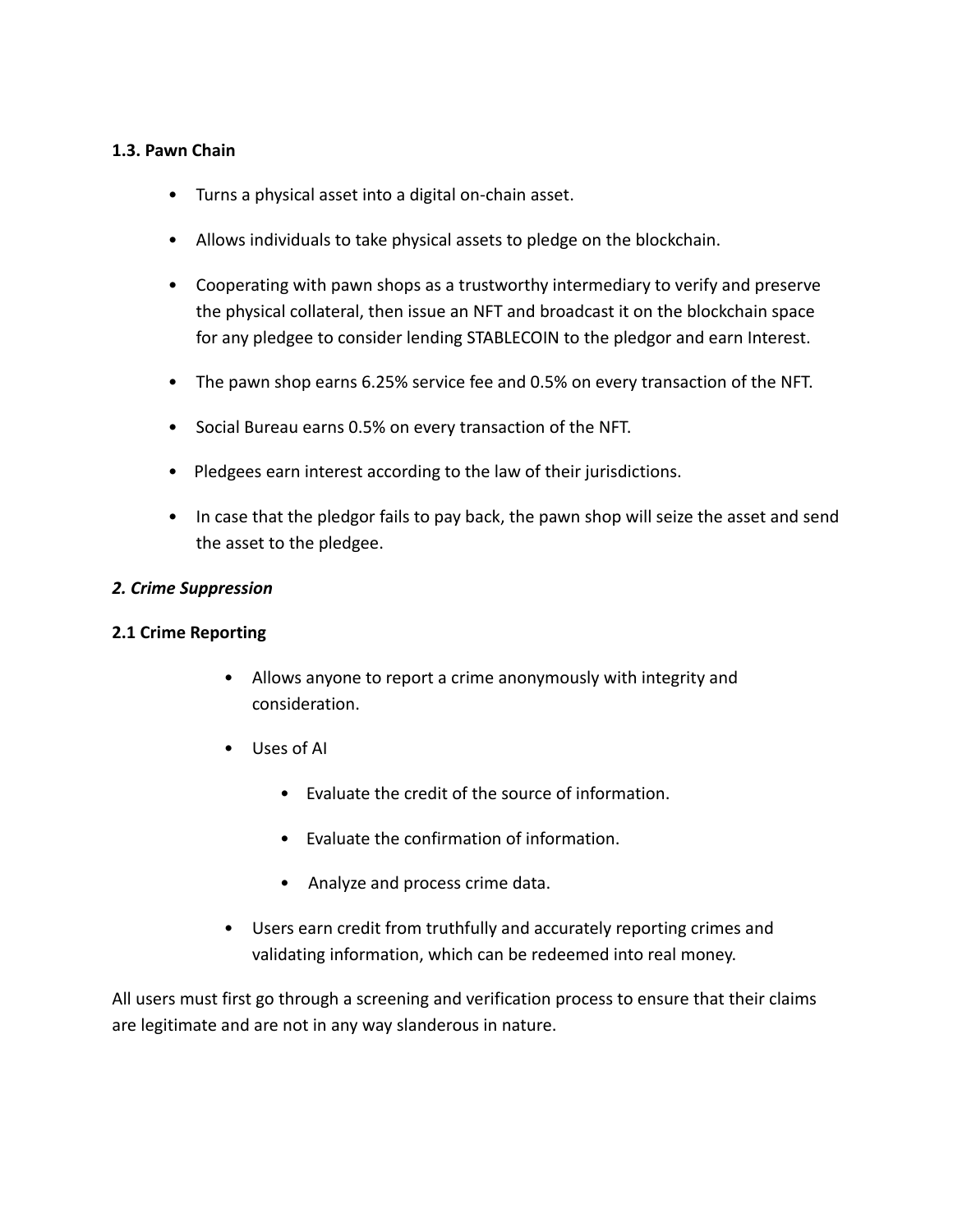#### **2.2 Bounty Hunting**

- Allows the victim of a crime to offer a bounty to anyone who can complete an assigned task.
- Bounty Hunters can leverage the resources produced and collected by Social Bureau's AI and big data systems, along with information submitted by other users to complete their tasks and earn rewards.
- Results of their investigations must first be verified before final submission to the victims.
- The first Bounty Hunter who submits the task earns 70% of the bounty.
- The Social Bureau members who verify the task share 20% of the bounty.
- Social Bureau earns 10% of the bounty.



*How Bounty Hunting Works for Victims?*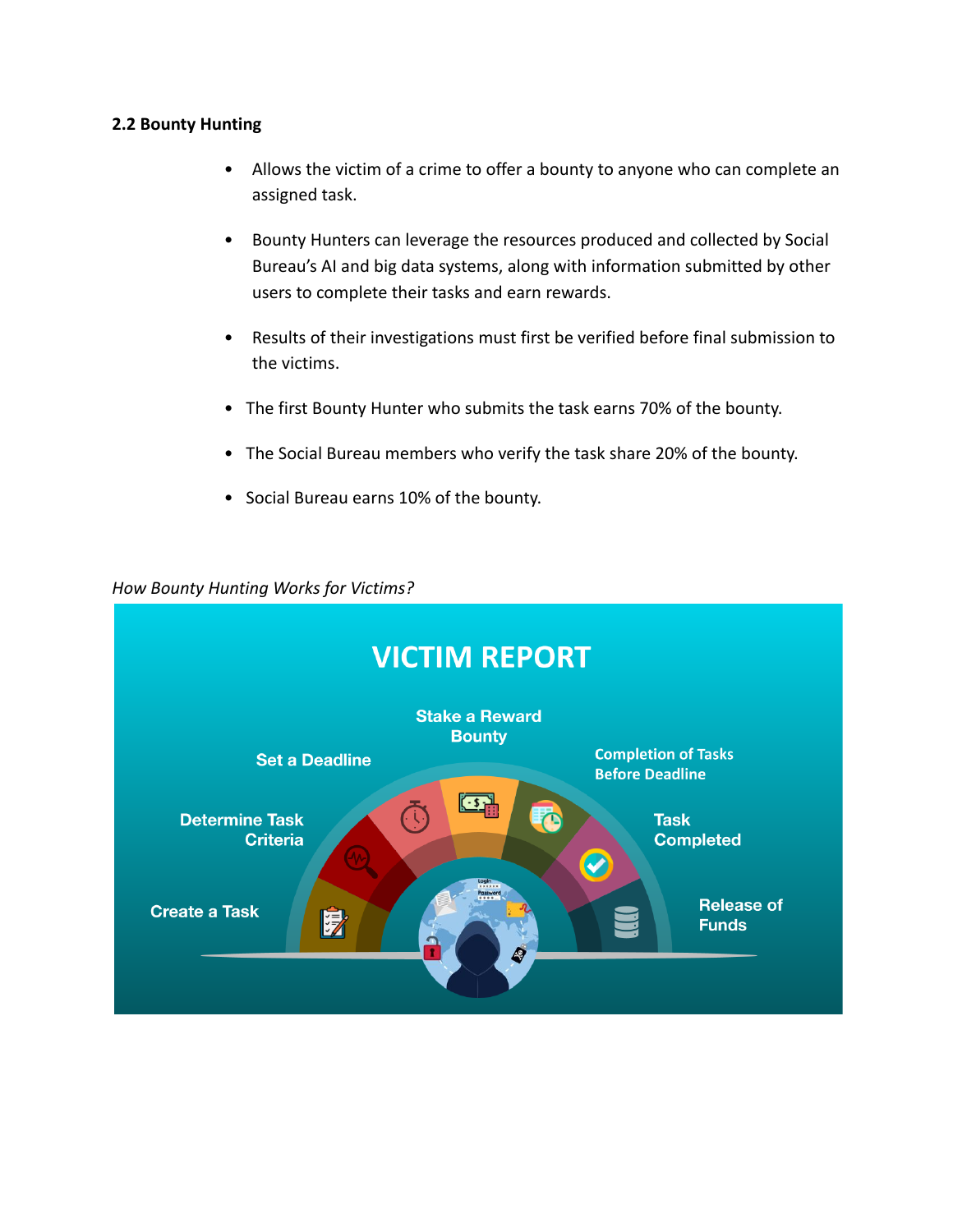- 1. Create a Task: Victims can explain the nature of the crime that has happened to them. They can then determine the type of task that they would like our cyber community to perform.
- 2. Determine Task Criteria: Victims can determine what types of criteria that they wish for the community to complete.
- 3. Set a Deadline: Victims can then set a timeframe and deadline for the completion of the tasks.
- 4. Stake a Reward: At this step, Victims will need to determine and put the reward into escrow using STABLECOIN. 70 percent of the reward will be paid out to the main individual that completes the task. 20 percent will be divided among verifiers of the task results. 10 percent will go to the Social Bureau platform.
- 5. Completion of Tasks Before Deadline: Our community will set out to complete the tasks before the stated deadline, and will submit the results to be verified.
- 6. Task Completed: Tasks will be fully verified and completed.
- 7. Release of funds: The reward that was put into escrow will be released to the specified parties, according to their contribution.

Victims can also request the assistance of our customer service to guide them throughout the Victim Reporting process.

# *How Bounty Hunting Works for Bounty Hunters?*

- 1. Users will have to register on our platform to become a bounty hunter.
- 2. Select a task they wish to complete and start working to find the solution.
- 3. Submit the task and wait for the verifiers to verify the accuracy of the result.
- 4. Receive the reward if their submitted task is accurate.

# *Bounty Verification*

• Affirmative Verification

Users will be able to verify and state that the work submitted by the Bounty Hunter is accurate. Verifiers will pledge a percentage of the reward (eg. 20%) with their own assets as guarantee that their verification is accurate. Verifiers will lose their stake if their verification turns out to be inaccurate. Funds will be released after one week from the submission of investigation results.

• Counter Verification

Users will be able to conduct counter verifications if they feel that the results of the verification is inaccurate. Users can make counter arguments by conducting their own counter verification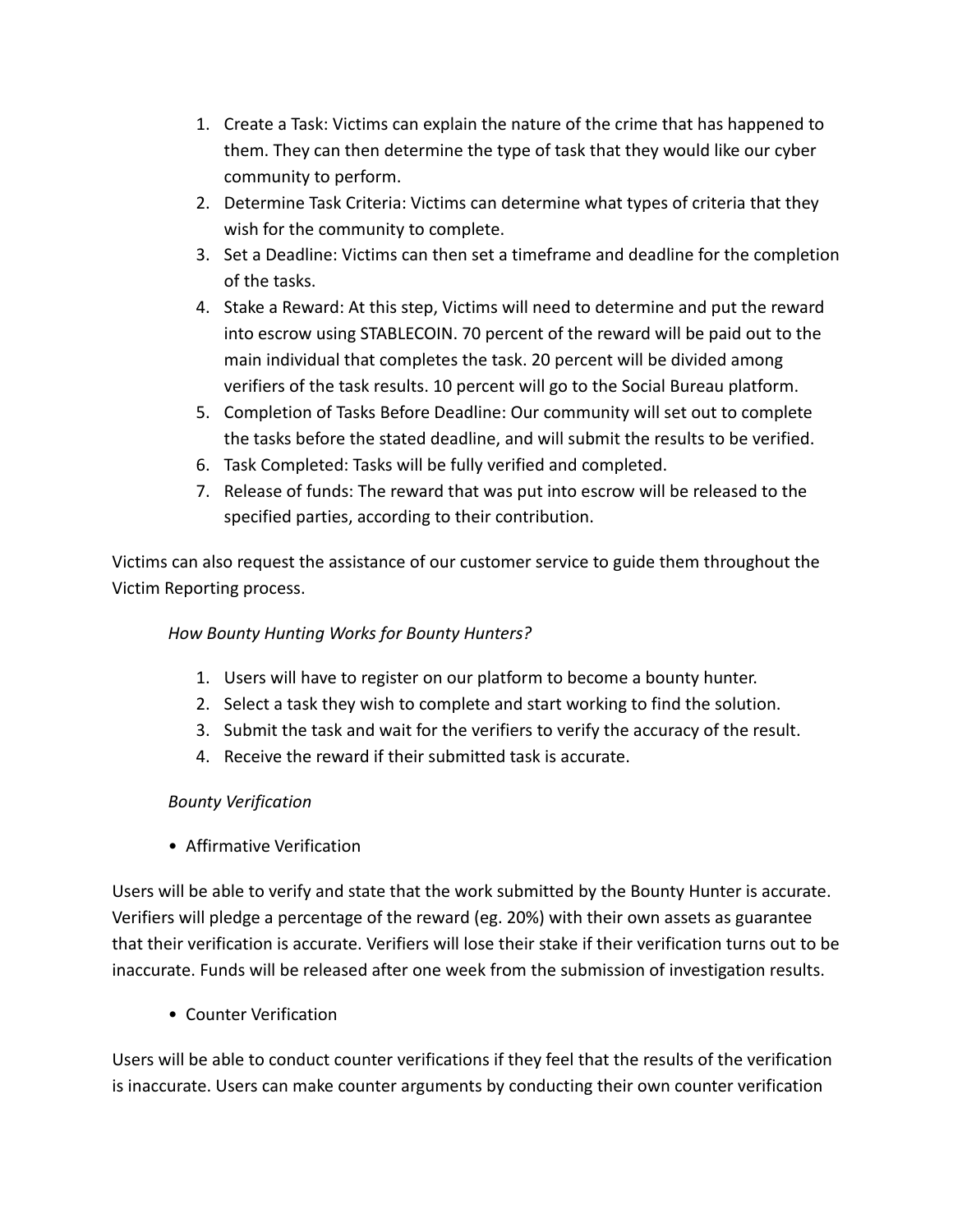to dispute the claims stated by the verifier. Users will also have to stake their funds to dispute the claims, as a guarantee that they are accurate. They will lose their stake if they are deemed inaccurate. Funds will be released after one week from the submission of the investigation result.

# *3. Dispute Resolution*

# **3.1 Community Court**

- Allows the community to help settle disputes between two parties.
- The voters must stake STABLECOIN or JUTC as a guarantee of their considered judgment.
- The score is counted from the reliability score of each voter.
- Those whose judgements are considered will earn 20% of the bounty or some incentives.
- Those whose judgments are not considered will be subjected to a deduction of their reliability score and lose their stake.

# **3.2 Community Consensus**

• Anyone can raise current issues occurring around them and have members of the Social Bureau community vote on which side should prevail. People can also submit evidence that they collected themselves to support their own voting decision or help others to reach their conclusions, and create fruitful discussions regarding the issue.

Parties utilizing the Dispute Resolution feature of Social Bureau need to agree to give up their rights to settle their disputes through any traditional judiciary channel before settling their dispute on the Social Bureau platform. Parties can only appeal the verdict through the Social Bureau platform.

# *4. Victim Compensation*

# **4.1 Case Settlement**

• Those who have been confirmed as a perpetrator will find it difficult to conduct transactions and regular business dealings in real life, unless they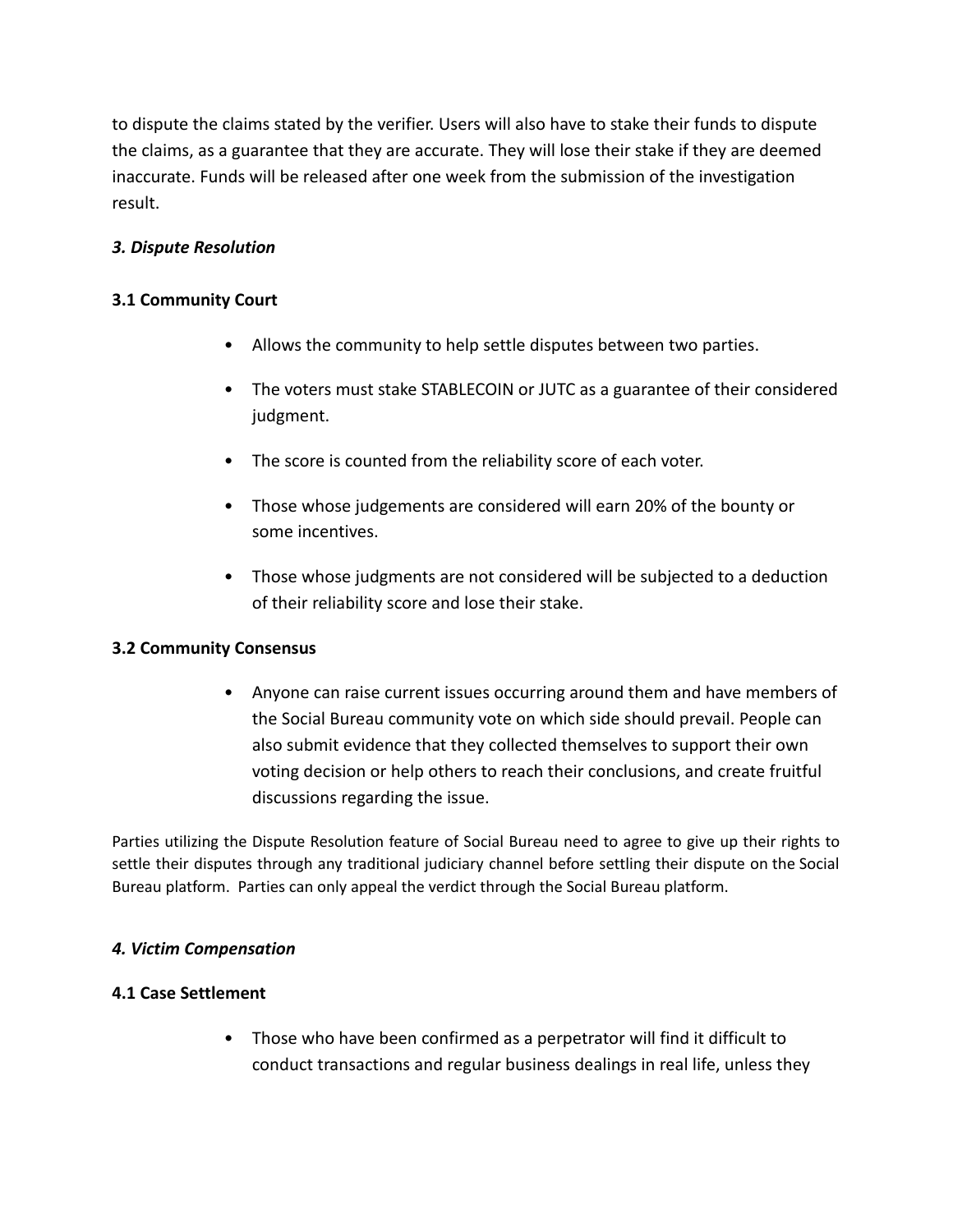negotiate and settle their case with the victim. The victim's report will then be cleared with the status of "reported and settled."

## *5. Victim Relief*

## **5.1 Community Consultation Panel**

• Allows the community to provide advice or suggestions to victims of crimes.

# **5.2 Fundraising and Donations**

• Allows the community to raise funds for victims who may have financial difficulty in resolving certain cases, and to also donate their tokens to charitable causes.

# *6. Business and Trademark Registration*

Assists users and new businesses to register their trademarks on the blockchain. Users must provide sufficient evidence to prove the unique nature of their trademark, and the community will help to scour the internet to review and ensure that they are the original creators of the trademark.

Once approved, they will be registered on our site, and shown on the blockchain as proof that they are the first and original creators and owners of the trademark.

#### **Financial Forecast**

**[https://docs.google.com/spreadsheets/d/1a5VkK33-PiM6B1jr6rxFjDyC\\_T7gF6U6ciYBCnkk77](https://docs.google.com/spreadsheets/d/1a5VkK33-PiM6B1jr6rxFjDyC_T7gF6U6ciYBCnkk77Q/edit?usp=sharing) [Q/edit?usp=sharing](https://docs.google.com/spreadsheets/d/1a5VkK33-PiM6B1jr6rxFjDyC_T7gF6U6ciYBCnkk77Q/edit?usp=sharing)**

#### **Road Map**

Q3 2021: Building up the concept and the team, Partner with Erudite, Aquario, Building up the infrastructure, Website landing page.

Q4 2021: Building up the governance methodology, Partner with FORUS Digital, Partner with OTO Public Company, Private Sale, Launch Yield Farming, Inject JUTC liquidity on Pancakeswap.

Q1 2022: Crime Reporting, Metamask, Smart contract, Security audit by Inspex, Submit JUTC to Coinmarketcap, Coingecko and other listings.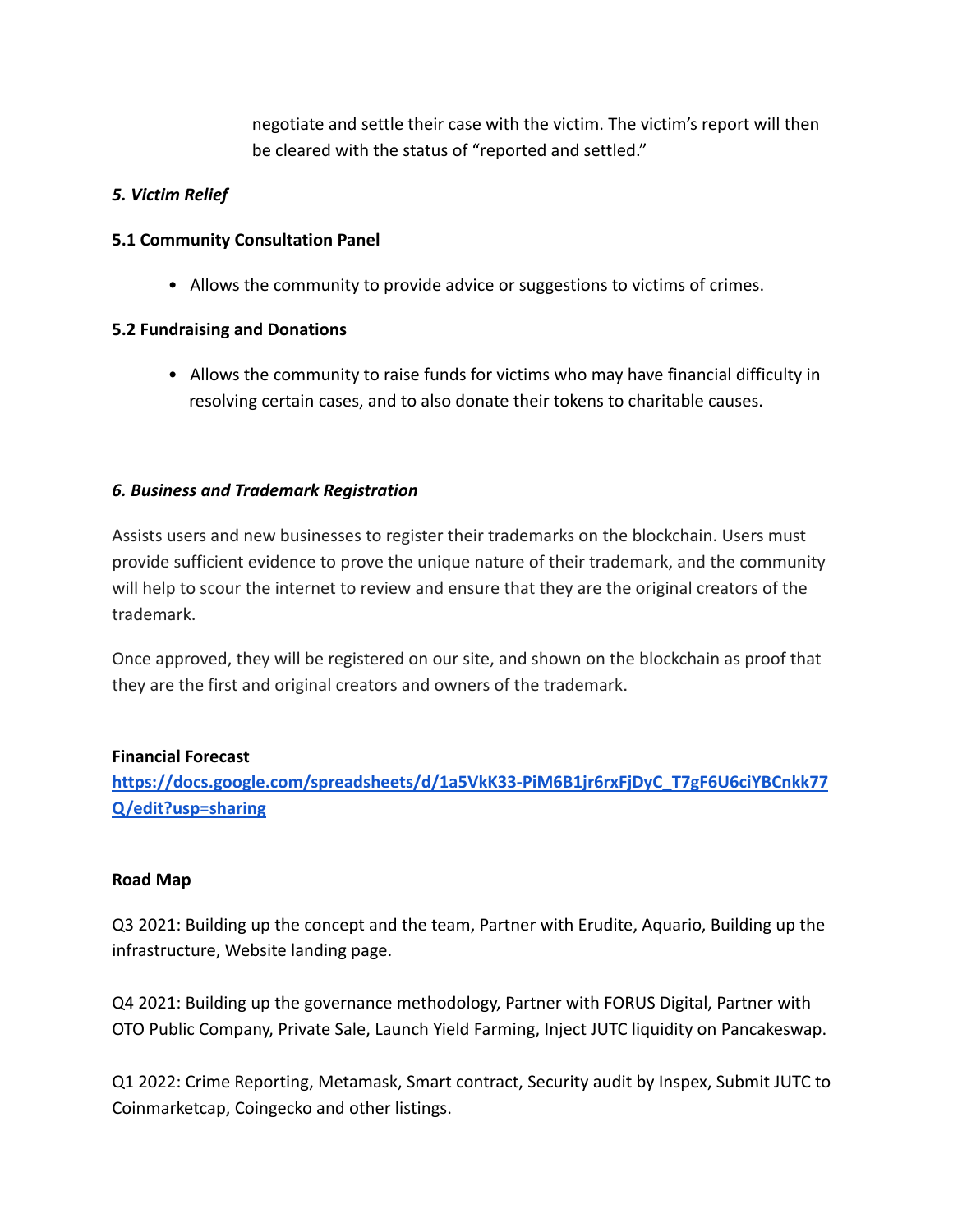Q2 2022: Bounty Hunting, Background Check, Reliable Business Guarantee, Suspect Identification, Pawnchain, Security audit by Certik.

Q3 2022: Community Court, Community Consensus, Case Settlement, Fundraising and Donations, Security audit by Peckshield.

|                         | <b>Project Timeline</b>                               | <b>Setup</b> |            | <b>Production</b> |            |            |            |            |  |
|-------------------------|-------------------------------------------------------|--------------|------------|-------------------|------------|------------|------------|------------|--|
|                         | <b>Budget management</b>                              | 14.29<br>%   | 14.29<br>% | 14.29<br>%        | 14.29<br>% | 14.29<br>% | 14.29<br>% | 14.29<br>% |  |
|                         | <b>Month</b>                                          | <b>M01</b>   | M02        | M03               | M04        | M05        | M06        | <b>M07</b> |  |
| <b>Task ID</b>          | <b>Setup</b>                                          |              |            |                   |            |            |            |            |  |
| 1                       | Social Bureau Finance                                 |              |            |                   |            |            |            |            |  |
| $\overline{2}$          | <b>Decentralized Exchange</b>                         |              |            |                   |            |            |            |            |  |
| $\overline{3}$          | <b>Yield Farming</b>                                  |              |            |                   |            |            |            |            |  |
|                         | <b>Production</b>                                     |              |            |                   |            |            |            |            |  |
| $\overline{4}$          | <b>Crime Reporting</b>                                |              |            |                   |            |            |            |            |  |
| 5                       | <b>Crime Prevention &amp; Investigation</b><br>Report |              |            |                   |            |            |            |            |  |
| 6                       | <b>Pawn Chain</b>                                     |              |            |                   |            |            |            |            |  |
| $\overline{7}$          | <b>Bounty Hunting</b>                                 |              |            |                   |            |            |            |            |  |
| $\overline{\mathbf{8}}$ | <b>Community Court</b>                                |              |            |                   |            |            |            |            |  |
| $\overline{9}$          | <b>Case Settlement</b>                                |              |            |                   |            |            |            |            |  |
| 10                      | <b>Fund Raising &amp; Donation</b>                    |              |            |                   |            |            |            |            |  |

#### **Conclusion**

Social Bureau is founded by an expert in International Treaty and Litigation partnering with a Leading Blockchain studio and a Leading Artificial Intelligence & Analytical Data company. Migrating from a traditional justice system to the Social Bureau platform will enhance transparency, efficiency, and circumvent the limitations of national sovereignty. The combination of Social Bureau features, Blockchain Technology, AI, Big Data, and crowdsourcing paves the way towards a better society, while the economic incentive design of Social Bureau encourages more people to commit good deeds. A Decentralized Justice System platform is a necessity of our fast and ever-changing world.

Social Bureau, Together for a Better Community.